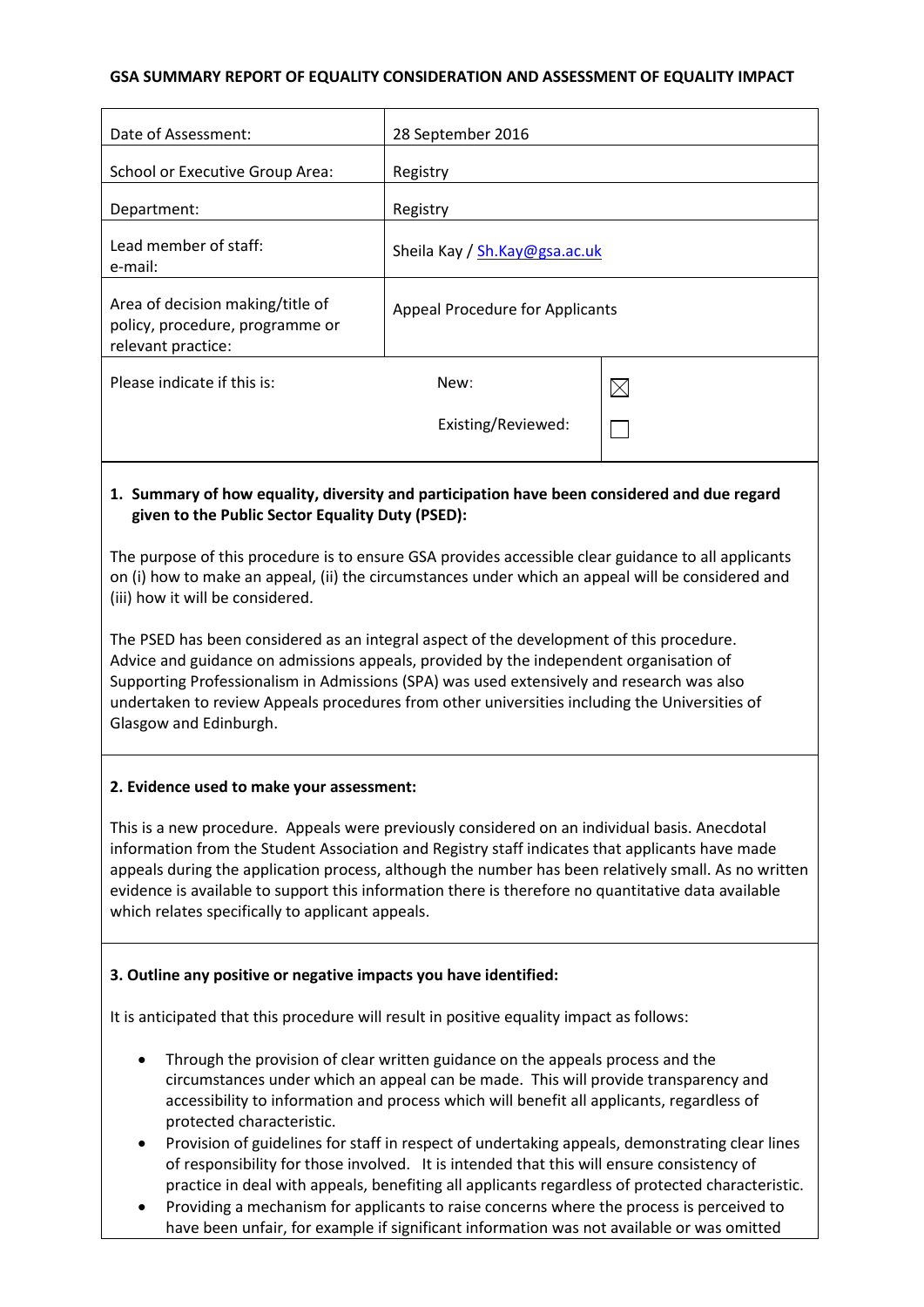from the application, such as a bereavement or illness.

• Provision of clear timelines by which an applicant will receive a response.

It is identified that there is potential for negative impact where the process for unsuccessful applicants to request feedback or the opportunity and process to appeal is not communicated effectively. This will be addressed through clarity and timeliness of communications with all applicants prior to and when they receive a decision on their application.

In order to ensure that the operation of this procedure supports the delivery of the PSED a clear process enabling monitoring and collection of data with regard to appeals will be put in place to identify any areas in admissions or appeals where action is required to mitigate any potential negative impact.

In order for the appeals process to be implemented appropriately and deliver positive impact for all students, regardless of protected characteristic, the admissions process and associated feedback must be justifiable and consistent at all levels and across all schools, contributing to the delivery of Fair Admissions . Guidelines for staff in respect of undertaking appeals will be disseminated across the institution.

## **4. Actions you have taken or planned as a result of your findings:**

(Please complete the action plan in this section)

| <b>Action</b>                                                                                                                                                                                        | <b>Equality Impact</b>                                                                                                                                                                        | <b>Person responsible</b>                                                 | <b>Time frame</b> |
|------------------------------------------------------------------------------------------------------------------------------------------------------------------------------------------------------|-----------------------------------------------------------------------------------------------------------------------------------------------------------------------------------------------|---------------------------------------------------------------------------|-------------------|
| Amendment to the<br><b>Admissions Policy</b><br>reflecting the<br>introduction of the<br>Appeals Procedure for<br>Applicants                                                                         | Recognition within<br>policy that the appeals<br>procedure is available<br>to all applicants                                                                                                  | <b>Head of Academic</b><br>Registry/Head of<br><b>Student Recruitment</b> | 1 October 2016    |
| <b>Review Registry</b><br>communications to<br>applicants to ensure<br>that they know, at<br>appropriate points in<br>the admissions cycle,<br>there is an appeals<br>procedure available to<br>them | Signposting of the<br>appeals procedure to<br>all applicants                                                                                                                                  | <b>Head of Academic</b><br>Registry                                       | 1 November 2016   |
| Implement a<br>mechanism for<br>monitoring and<br>collection of data in<br>respect of appeals<br>made.                                                                                               | Enables the ability to<br>report on the reasons<br>for appeal, profile of<br>applicants and<br>outcome of appeals<br>and address any<br>impacts that are<br>highlighted by the<br>monitoring. | <b>Head of Academic</b><br>Registry                                       | 1 November 2016   |